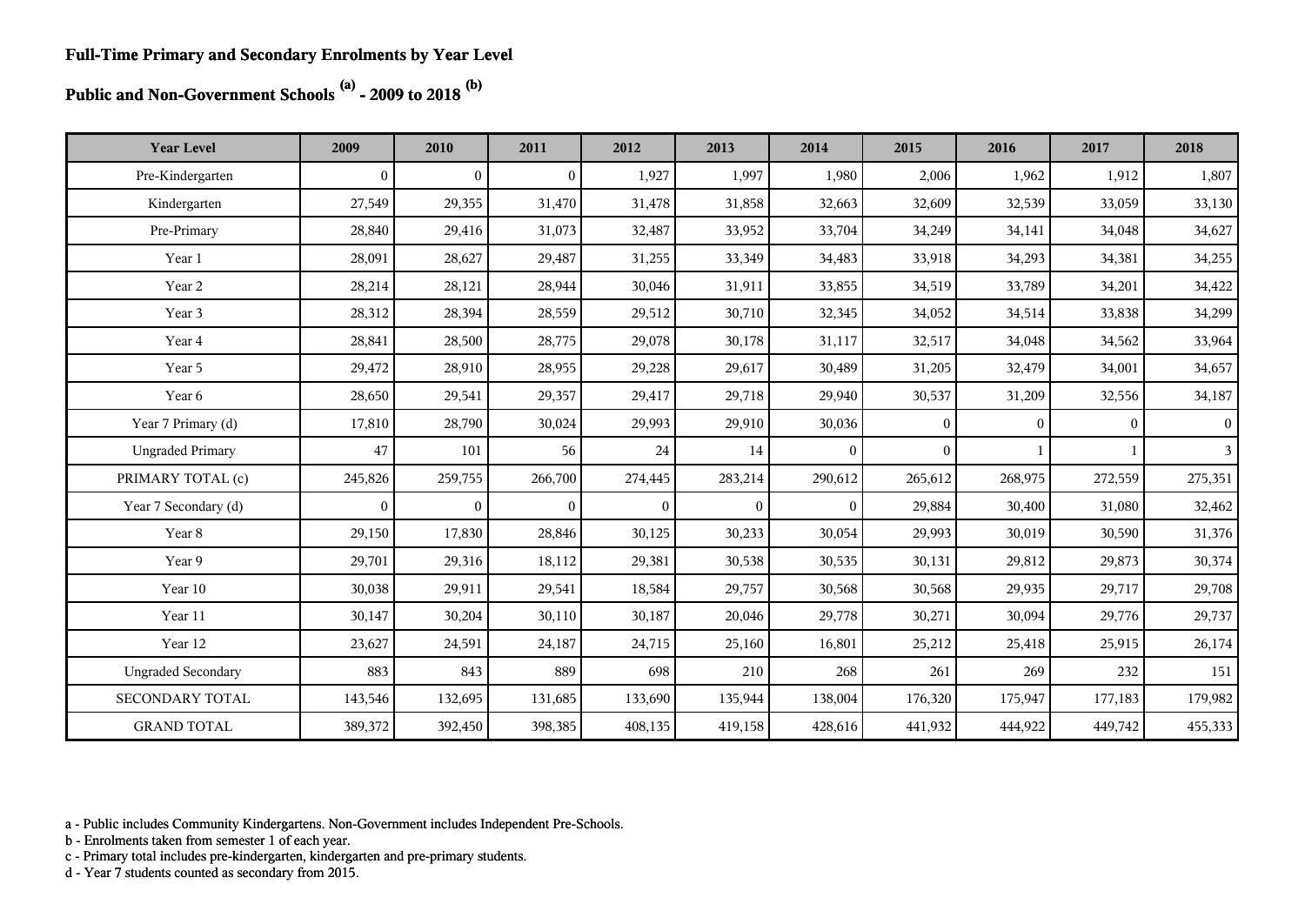## **Public Schools(a) - 2009 to 2018 (b)**

| <b>Year Level</b>         | 2009         | 2010           | 2011           | 2012           | 2013           | 2014           | 2015         | 2016         | 2017         | 2018           |
|---------------------------|--------------|----------------|----------------|----------------|----------------|----------------|--------------|--------------|--------------|----------------|
| Pre-Kindergarten          | $\mathbf{0}$ | $\overline{0}$ | $\overline{0}$ | $\overline{0}$ | $\overline{0}$ | $\mathbf{0}$   | $\mathbf{0}$ | $\mathbf{0}$ | $\Omega$     | $\overline{0}$ |
| Kindergarten              | 19,858       | 20,859         | 22,463         | 23,095         | 23,338         | 23,928         | 23,894       | 23,877       | 24,543       | 24,644         |
| Pre-Primary               | 20,459       | 20,874         | 22,086         | 23,802         | 24,992         | 24,730         | 25,139       | 25,171       | 25,174       | 25,953         |
| Year 1                    | 20,249       | 20,479         | 21,212         | 22,561         | 24,427         | 25,370         | 24,918       | 25,171       | 25,465       | 25,444         |
| Year 2                    | 20,361       | 20,143         | 20,633         | 21,589         | 23,086         | 24,785         | 25,349       | 24,859       | 25,102       | 25,425         |
| Year 3                    | 20,269       | 20,288         | 20,264         | 20,969         | 22,037         | 23,298         | 24,816       | 25,261       | 24,853       | 25,064         |
| Year 4                    | 20,439       | 20,052         | 20,262         | 20,458         | 21,253         | 22,109         | 23,145       | 24,647       | 25,172       | 24,708         |
| Year 5                    | 20,892       | 19,999         | 19,994         | 20,250         | 20,479         | 21,083         | 21,784       | 22,797       | 24,301       | 24,775         |
| Year 6                    | 20,019       | 20,658         | 20,105         | 20,197         | 20,455         | 20,556         | 20,996       | 21,639       | 22,737       | 24,132         |
| Year 7 Primary (d)        | 10,931       | 17,840         | 18,334         | 17,893         | 17,644         | 17,672         | $\mathbf{0}$ | $\Omega$     | $\theta$     | $\vert$ 0      |
| <b>Ungraded Primary</b>   | $\mathbf{0}$ | $\mathbf{0}$   | 1              | $\overline{0}$ | $\overline{0}$ | $\mathbf{0}$   | $\mathbf{0}$ | $\mathbf{0}$ | $\mathbf{0}$ | $\vert$ 0      |
| PRIMARY TOTAL (c)         | 173,477      | 181,192        | 185,354        | 190,814        | 197,711        | 203,531        | 190,041      | 193,422      | 197,347      | 200,145        |
| Year 7 Secondary (d)      | $\mathbf{0}$ | $\overline{0}$ | $\overline{0}$ | $\overline{0}$ | $\overline{0}$ | $\overline{0}$ | 17,394       | 17,783       | 18,673       | 19,679         |
| Year 8                    | 16,666       | 9,188          | 16,115         | 17,116         | 17,067         | 16,993         | 17,185       | 17,469       | 17,970       | 18,762         |
| Year 9                    | 17,155       | 16,860         | 9,567          | 16,710         | 17,643         | 17,569         | 17,460       | 17,326       | 17,582       | 18,057         |
| Year 10                   | 17,633       | 17,281         | 17,140         | 10,160         | 17,212         | 17,880         | 17,811       | 17,451       | 17,462       | 17,576         |
| Year 11                   | 18,878       | 18,532         | 18,371         | 18,538         | 11,979         | 18,115         | 18,419       | 18,187       | 18,088       | 17,954         |
| Year 12                   | 13,703       | 14,446         | 13,867         | 14,304         | 14,625         | 9,547          | 14,566       | 14,660       | 15,075       | 15,278         |
| <b>Ungraded Secondary</b> | 620          | 616            | 599            | 487            | 38             | 104            | 76           | 79           | 74           | 69             |
| <b>SECONDARY TOTAL</b>    | 84,655       | 76,923         | 75,659         | 77,315         | 78,564         | 80,208         | 102,911      | 102,955      | 104,924      | 107,375        |
| <b>GRAND TOTAL</b>        | 258,132      | 258,115        | 261,013        | 268,129        | 276,275        | 283,739        | 292,952      | 296,377      | 302,271      | 307,520        |

a - Includes Community Kindergartens.

b - Enrolments taken from semester 1 of each year.

c - Primary total includes kindergarten and pre-primary students.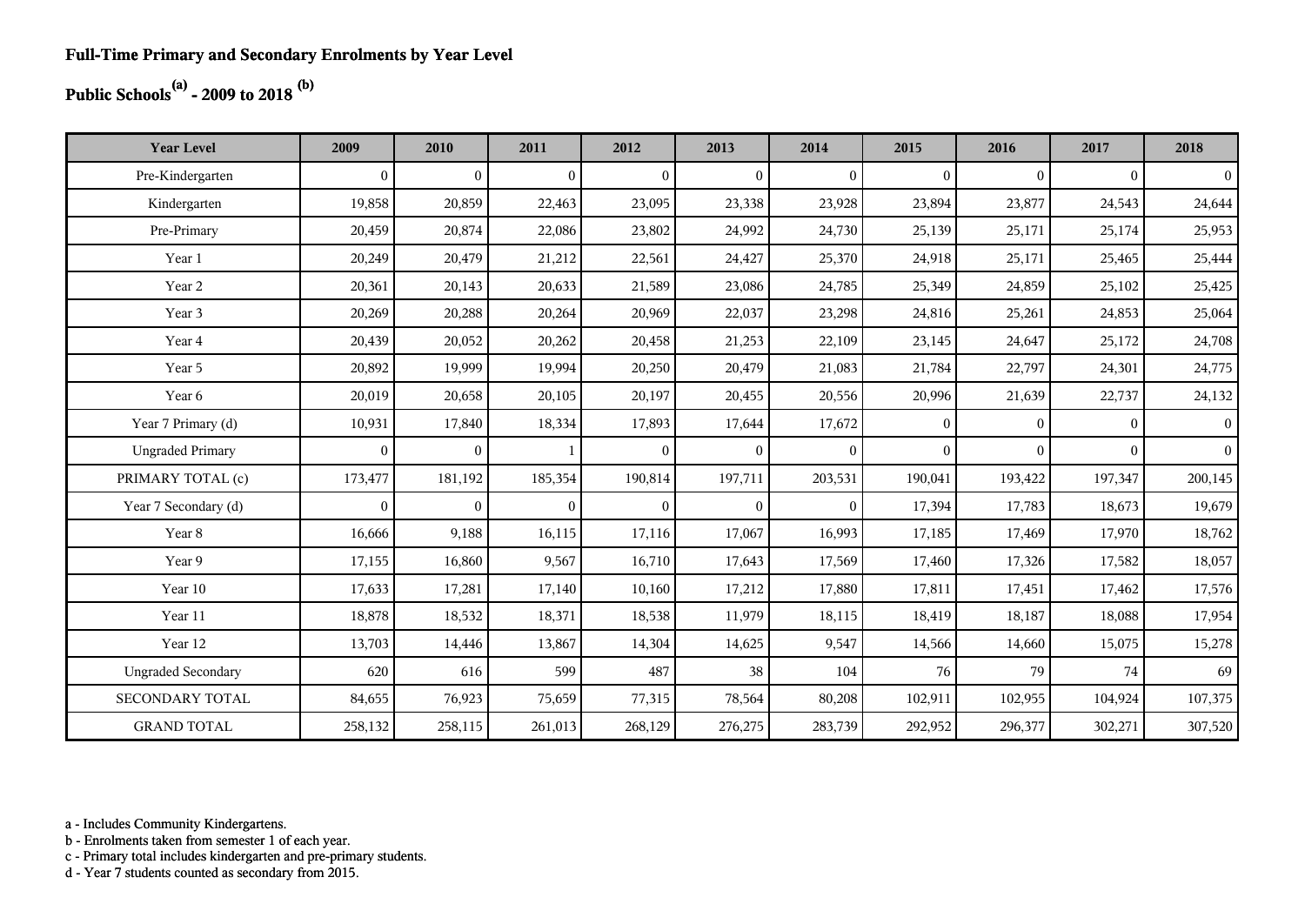#### **Full-Time Primary and Secondary Enrolments by Year Level**

# **Non-Government Schools (a) - 2009 to 2018 (b)**

| <b>Year Level</b>         | 2009             | 2010           | 2011           | 2012     | 2013           | 2014           | 2015         | 2016           | 2017           | 2018           |
|---------------------------|------------------|----------------|----------------|----------|----------------|----------------|--------------|----------------|----------------|----------------|
| Pre-Kindergarten          | $\boldsymbol{0}$ | $\overline{0}$ | $\overline{0}$ | 1,927    | 1,997          | 1,980          | 2,006        | 1,962          | 1,912          | 1,807          |
| Kindergarten              | 7,691            | 8,496          | 9,007          | 8,383    | 8,520          | 8,735          | 8,715        | 8,662          | 8,516          | 8,486          |
| Pre-Primary               | 8,381            | 8,542          | 8,987          | 8,685    | 8,960          | 8,974          | 9,110        | 8,970          | 8,874          | 8,674          |
| Year 1                    | 7,842            | 8,148          | 8,275          | 8,694    | 8,922          | 9,113          | 9,000        | 9,122          | 8,916          | 8,811          |
| Year 2                    | 7,853            | 7,978          | 8,311          | 8,457    | 8,825          | 9,070          | 9,170        | 8,930          | 9,099          | 8,997          |
| Year 3                    | 8,043            | 8,106          | 8,295          | 8,543    | 8,673          | 9,047          | 9,236        | 9,253          | 8,985          | 9,235          |
| Year 4                    | 8,402            | 8,448          | 8,513          | 8,620    | 8,925          | 9,008          | 9,372        | 9,401          | 9,390          | 9,256          |
| Year 5                    | 8,580            | 8,911          | 8,961          | 8,978    | 9,138          | 9,406          | 9,421        | 9,682          | 9,700          | 9,882          |
| Year 6                    | 8,631            | 8,883          | 9,252          | 9,220    | 9,263          | 9,384          | 9,541        | 9,570          | 9,819          | 10,055         |
| Year 7 Primary (d)        | 6,879            | 10,950         | 11,690         | 12,100   | 12,266         | 12,364         | $\mathbf{0}$ | $\overline{0}$ | $\overline{0}$ | $\overline{0}$ |
| <b>Ungraded Primary</b>   | 47               | 101            | 55             | 24       | 14             | $\mathbf{0}$   | $\mathbf{0}$ | 1              |                | 3              |
| PRIMARY TOTAL (c)         | 72,349           | 78,563         | 81,346         | 83,631   | 85,503         | 87,081         | 75,571       | 75,553         | 75,212         | 75,206         |
| Year 7 Secondary (d)      | $\mathbf{0}$     | $\overline{0}$ | $\theta$       | $\theta$ | $\overline{0}$ | $\overline{0}$ | 12,490       | 12,617         | 12,407         | 12,783         |
| Year 8                    | 12,484           | 8,642          | 12,731         | 13,009   | 13,166         | 13,061         | 12,808       | 12,550         | 12,620         | 12,614         |
| Year 9                    | 12,546           | 12,456         | 8,545          | 12,671   | 12,895         | 12,966         | 12,671       | 12,486         | 12,291         | 12,317         |
| Year 10                   | 12,405           | 12,630         | 12,401         | 8,424    | 12,545         | 12,688         | 12,757       | 12,484         | 12,255         | 12,132         |
| Year 11                   | 11,269           | 11,672         | 11,739         | 11,649   | 8,067          | 11,663         | 11,852       | 11,907         | 11,688         | 11,783         |
| Year 12                   | 9,924            | 10,145         | 10,320         | 10,411   | 10,535         | 7,254          | 10,646       | 10,758         | 10,840         | 10,896         |
| <b>Ungraded Secondary</b> | 263              | 227            | 290            | 211      | 172            | 164            | 185          | 190            | 158            | 82             |
| <b>SECONDARY TOTAL</b>    | 58,891           | 55,772         | 56,026         | 56,375   | 57,380         | 57,796         | 73,409       | 72,992         | 72,259         | 72,607         |
| <b>GRAND TOTAL</b>        | 131,240          | 134,335        | 137,372        | 140,006  | 142,883        | 144,877        | 148,980      | 148,545        | 147,471        | 147,813        |

a - Includes Independent Pre-Schools.

b - Enrolments taken from semester 1 of each year.

c - Primary total includes pre-kindergarten, kindergarten and pre-primary students.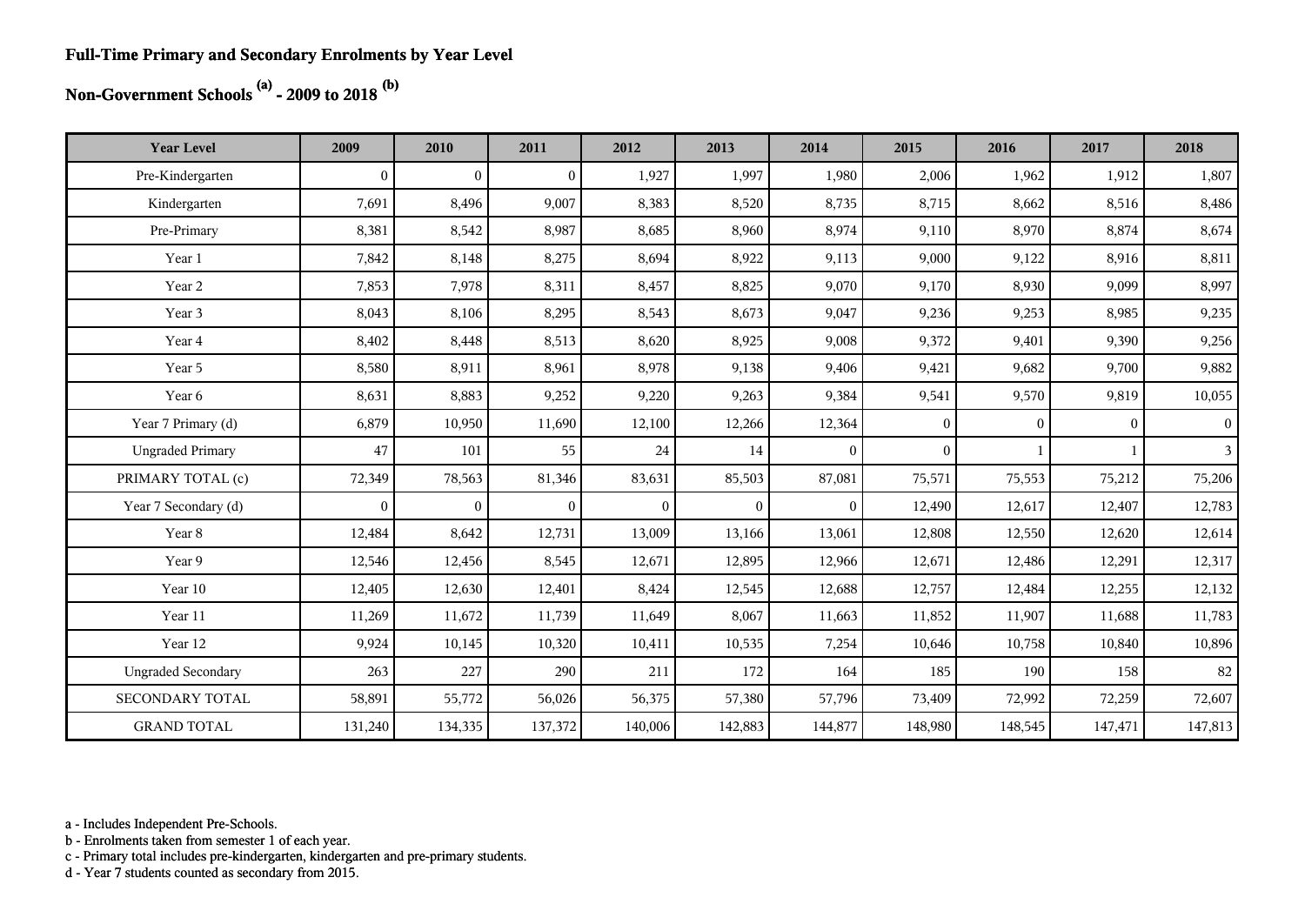**Public and Non-Government Schools (a) - 2009 to 2018 (b)**

| <b>Year Level</b>         | 2009           | 2010           | 2011           | 2012         | 2013         | 2014         | 2015         | 2016         | 2017         | 2018            |
|---------------------------|----------------|----------------|----------------|--------------|--------------|--------------|--------------|--------------|--------------|-----------------|
| Pre-Kindergarten          | $\overline{0}$ | $\overline{0}$ | $\overline{0}$ | 22           | 32           | 38           | 32           | 26           | 22           | 30              |
| Kindergarten              | 1,814          | 1,997          | 2,109          | 2,044        | 2,067        | 2,013        | 2,062        | 1,955        | 2,074        | 2,131           |
| Pre-Primary               | 1,998          | 2,101          | 2,230          | 2,292        | 2,269        | 2,252        | 2,276        | 2,315        | 2,290        | 2,388           |
| Year 1                    | 2,105          | 2,004          | 2,183          | 2,241        | 2,312        | 2,361        | 2,354        | 2,296        | 2,387        | 2,388           |
| Year 2                    | 2,170          | 2,054          | 2,002          | 2,163        | 2,237        | 2,352        | 2,333        | 2,345        | 2,350        | 2,444           |
| Year 3                    | 2,061          | 2,120          | 2,073          | 1,972        | 2,147        | 2,264        | 2,402        | 2,355        | 2,400        | 2,371           |
| Year 4                    | 2,071          | 2,035          | 2,110          | 2,059        | 1,968        | 2,168        | 2,282        | 2,367        | 2,383        | 2,434           |
| Year 5                    | 2,122          | 2,018          | 2,043          | 2,108        | 2,061        | 2,001        | 2,205        | 2,279        | 2,386        | 2,434           |
| Year 6                    | 1,950          | 2,090          | 2,021          | 2,000        | 2,100        | 2,060        | 2,011        | 2,167        | 2,318        | 2,436           |
| Year 7 Primary (d)        | 1,198          | 1,872          | 2,066          | 2,020        | 1,971        | 2,120        | $\mathbf{0}$ | $\mathbf{0}$ | $\mathbf{0}$ | $\vert 0 \vert$ |
| <b>Ungraded Primary</b>   | 47             | 68             | 24             | $\theta$     | $\theta$     | $\mathbf{0}$ | $\theta$     |              | $\theta$     | 3 <sup>1</sup>  |
| PRIMARY TOTAL (c)         | 17,536         | 18,359         | 18,861         | 18,921       | 19,164       | 19,629       | 17,957       | 18,106       | 18,610       | 19,059          |
| Year 7 Secondary (d)      | $\overline{0}$ | $\overline{0}$ | $\mathbf{0}$   | $\mathbf{0}$ | $\mathbf{0}$ | $\mathbf{0}$ | 1,969        | 1,894        | 2,095        | 2,276           |
| Year 8                    | 1,830          | 1,090          | 1,769          | 1,954        | 1,917        | 1,923        | 2,012        | 1,995        | 1,969        | 2,171           |
| Year 9                    | 1,839          | 1,797          | 1,106          | 1,780        | 1,959        | 1,907        | 1,929        | 1,923        | 1,947        | 1,907           |
| Year 10                   | 1,784          | 1,743          | 1,742          | 1,053        | 1,692        | 1,845        | 1,902        | 1,782        | 1,870        | 1,872           |
| Year 11                   | 1,787          | 1,655          | 1,608          | 1,651        | 1,111        | 1,569        | 1,693        | 1,662        | 1,653        | 1,712           |
| Year 12                   | 963            | 1,023          | 956            | 955          | 1,094        | 714          | 1,082        | 1,037        | 1,140        | 1,224           |
| <b>Ungraded Secondary</b> | 102            | 71             | 63             | 44           | 33           | 43           | 45           | 58           | 49           | 26              |
| SECONDARY TOTAL           | 8,305          | 7,379          | 7,244          | 7,437        | 7,806        | 8,001        | 10,632       | 10,351       | 10,723       | 11,188          |
| <b>GRAND TOTAL</b>        | 25,841         | 25,738         | 26,105         | 26,358       | 26,970       | 27,630       | 28,589       | 28,457       | 29,333       | 30,247          |

a - Public includes Community Kindergartens. Non-Government includes Independent Pre-Schools.

b - Enrolments taken from semester 1 of each year.

c - Primary total includes pre-kindergarten, kindergarten and pre-primary students.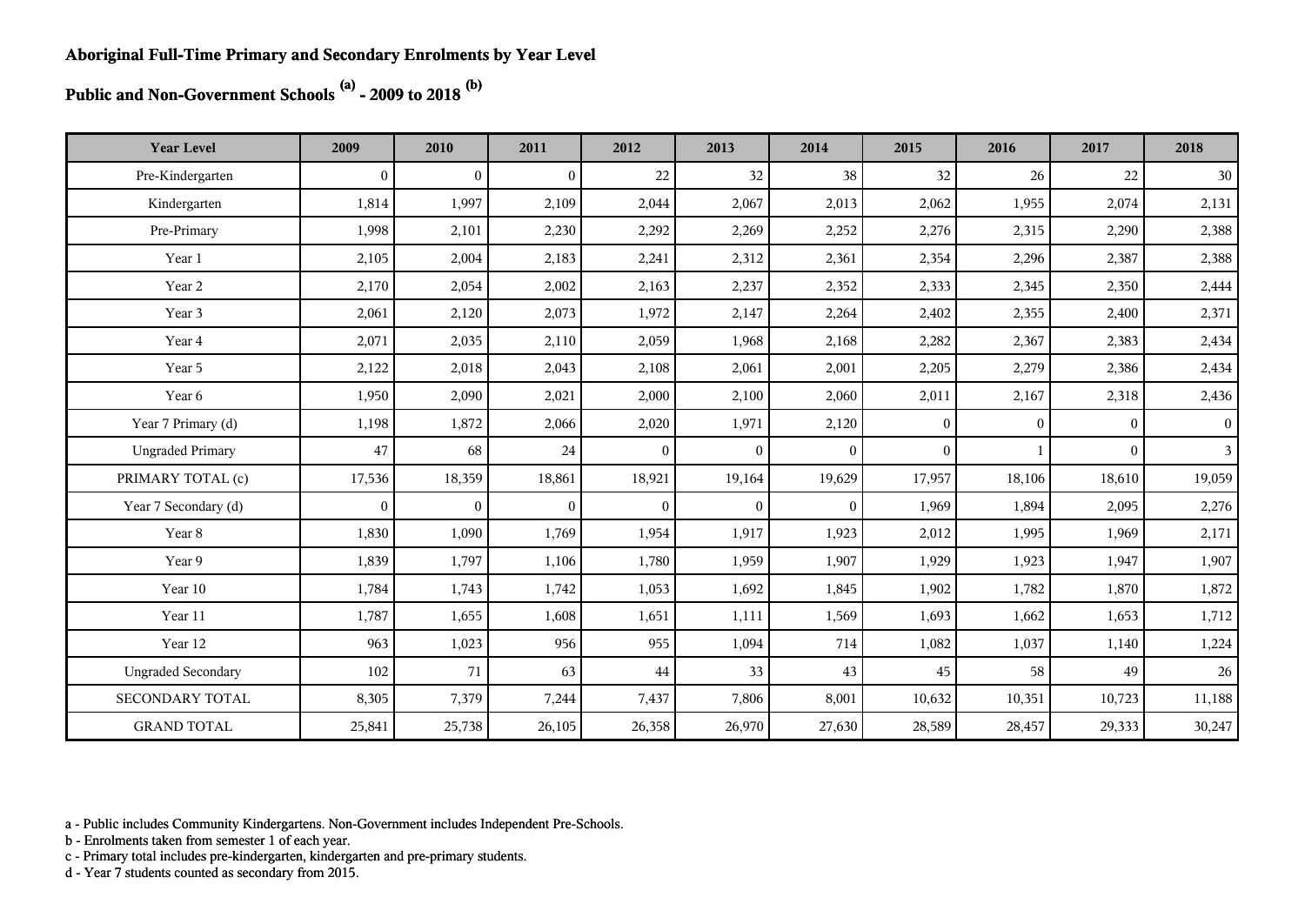## **Public Schools(a) - 2009 to 2018 (b)**

| <b>Year Level</b>         | 2009         | 2010           | 2011           | 2012         | 2013           | 2014         | 2015         | 2016     | 2017     | 2018           |
|---------------------------|--------------|----------------|----------------|--------------|----------------|--------------|--------------|----------|----------|----------------|
| Pre-Kindergarten          | $\theta$     | $\overline{0}$ | $\overline{0}$ | $\Omega$     | $\mathbf{0}$   | $\theta$     | $\mathbf{0}$ | $\Omega$ | $\theta$ | $\overline{0}$ |
| Kindergarten              | 1,603        | 1,790          | 1,873          | 1,804        | 1,819          | 1,773        | 1,812        | 1,714    | 1,854    | 1,860          |
| Pre-Primary               | 1,702        | 1,793          | 1,935          | 2,032        | 1,982          | 1,992        | 1,997        | 2,027    | 2,020    | 2,115          |
| Year 1                    | 1,813        | 1,735          | 1,900          | 1,973        | 2,055          | 2,071        | 2,085        | 2,025    | 2,123    | 2,108          |
| Year 2                    | 1,869        | 1,769          | 1,757          | 1,885        | 1,983          | 2,083        | 2,060        | 2,076    | 2,073    | 2,160          |
| Year 3                    | 1,771        | 1,826          | 1,776          | 1,707        | 1,857          | 1,978        | 2,120        | 2,065    | 2,134    | 2,074          |
| Year 4                    | 1,804        | 1,736          | 1,815          | 1,781        | 1,709          | 1,882        | 1,999        | 2,089    | 2,095    | 2,141          |
| Year 5                    | 1,836        | 1,744          | 1,749          | 1,817        | 1,781          | 1,728        | 1,912        | 1,989    | 2,129    | 2,128          |
| Year 6                    | 1,683        | 1,790          | 1,765          | 1,696        | 1,800          | 1,782        | 1,754        | 1,872    | 2,032    | 2,156          |
| Year 7 Primary (d)        | 971          | 1,606          | 1,785          | 1,723        | 1,640          | 1,767        | $\mathbf{0}$ | $\Omega$ | $\theta$ | 0 <sup>1</sup> |
| <b>Ungraded Primary</b>   | $\mathbf{0}$ | $\overline{0}$ | $\mathbf{1}$   | $\mathbf{0}$ | $\overline{0}$ | $\theta$     | $\mathbf{0}$ | $\Omega$ | $\Omega$ | 0 <sup>1</sup> |
| PRIMARY TOTAL (c)         | 15,052       | 15,789         | 16,356         | 16,418       | 16,626         | 17,056       | 15,739       | 15,857   | 16,460   | 16,742         |
| Year 7 Secondary (d)      | $\mathbf{0}$ | $\mathbf{0}$   | $\overline{0}$ | $\mathbf{0}$ | $\overline{0}$ | $\mathbf{0}$ | 1,632        | 1,534    | 1,714    | 1,856          |
| Year 8                    | 1,464        | 817            | 1,427          | 1,608        | 1,538          | 1,507        | 1,633        | 1,619    | 1,584    | 1,726          |
| Year 9                    | 1,530        | 1,456          | 831            | 1,434        | 1,581          | 1,499        | 1,546        | 1,544    | 1,570    | 1,530          |
| Year 10                   | 1,478        | 1,403          | 1,393          | 773          | 1,333          | 1,466        | 1,474        | 1,375    | 1,457    | 1,464          |
| Year 11                   | 1,474        | 1,333          | 1,274          | 1,317        | 807            | 1,206        | 1,311        | 1,228    | 1,262    | 1,301          |
| Year 12                   | 794          | 805            | 745            | 707          | 784            | 485          | 783          | 736      | 816      | 852            |
| <b>Ungraded Secondary</b> | 15           | 10             | $10\,$         | $\Omega$     | $\mathbf{0}$   | $\theta$     | $\mathbf{0}$ | $\Omega$ | $\theta$ | $\vert$        |
| <b>SECONDARY TOTAL</b>    | 6,755        | 5,824          | 5,680          | 5,839        | 6,043          | 6,163        | 8,379        | 8,036    | 8,403    | 8,729          |
| <b>GRAND TOTAL</b>        | 21,807       | 21,613         | 22,036         | 22,257       | 22,669         | 23,219       | 24,118       | 23,893   | 24,863   | 25,471         |

a - Includes Community Kindergartens.

b - Enrolments taken from semester 1 of each year.

c - Primary total includes kindergarten and pre-primary students.